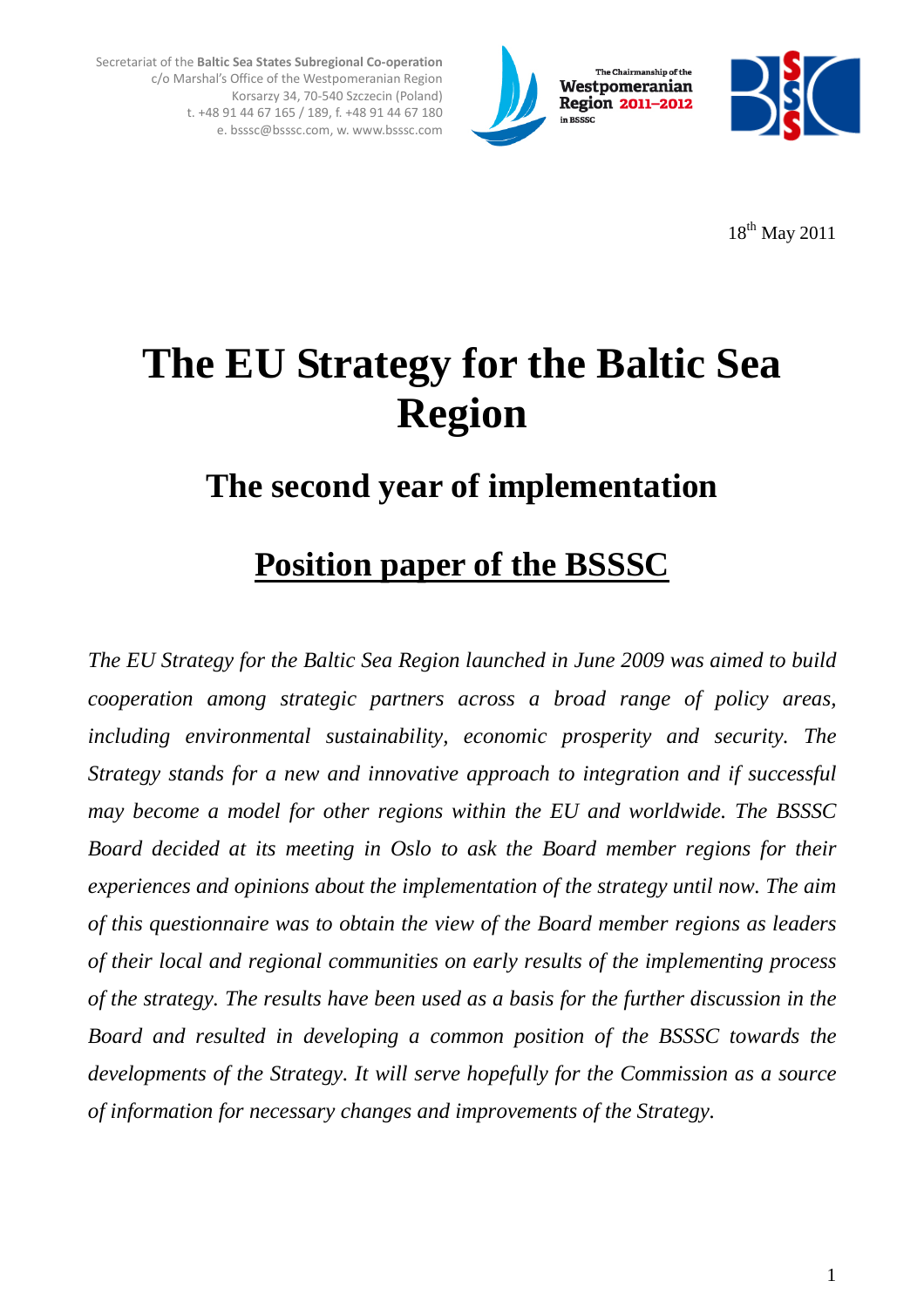

### **1. The impact of the Strategy on fostering cooperation between regions**

The cooperation between the regions around the Baltic Sea has always been strong and the BSSSC has been engaged in Baltic Sea cooperation since the very beginning of political Baltic Sea cooperation after the end of the cold war. But the EUSBSR added a new momentum to and sustained and deepened the cooperation.

With the EU Strategy for the Baltic Sea Region the main challenges and opportunities of the Baltic Sea region have been defined, and supported by concrete actions and involving players at all levels. The EU's Strategy for the Baltic Sea Region has thus elevated the cooperation to a new political level. The assignment of responsibilities for different subject areas is an especially innovative element, and the political expectations have been great. The Baltic Sea region has thus become a model region for a new macro-regional policy approach of the European Commission. The associated focus on the region strengthens the political commitment to the Baltic Sea Strategy.

A good point was to create new contact groups as the one between DG Regio and the Informal Baltic Sea Group and to intensify the work of existing ones and also organizing many events in the process of public consultation for the Strategy in many Baltic Sea Region cities. It resulted in a better exchange of information and driven attention to the Strategy.

The European dimension of the BSR cooperation was remarkably deepened and the cooperation strongly profited from the new macro-regional policy approach presented by the European Commission.

Another positive effect is the increasing recognition the Baltic Sea Region Programme has experienced since the implementation of the Baltic Sea Strategy has been under discussion and now is in progress. This has had positive effects not only on the quantity of applications to the programme but also on the quality of partners and projects.

The EU strategy for the BSR has put renewed focus on the BSR – with Europe wide interest – and this has encouraged regional cooperation.

In some regions the new approach of the Commission fostered cooperation among various institutions within the region and much effort has been given to promote the idea of the Strategy and improve the general understanding of the Strategy.

However the positive effect has been much stronger on a national level than on a regional as the regions have cooperated in the Baltic Sea Region long before the strategy. For regions with wellestablished partnerships the Strategy did not greatly influence the quality and quantity of cooperation links.

Therefore BSSSC calls for broader involvement of the regions in the implementation of the action plan as new priority area coordinators and new project leaders. Involving regional authorities in the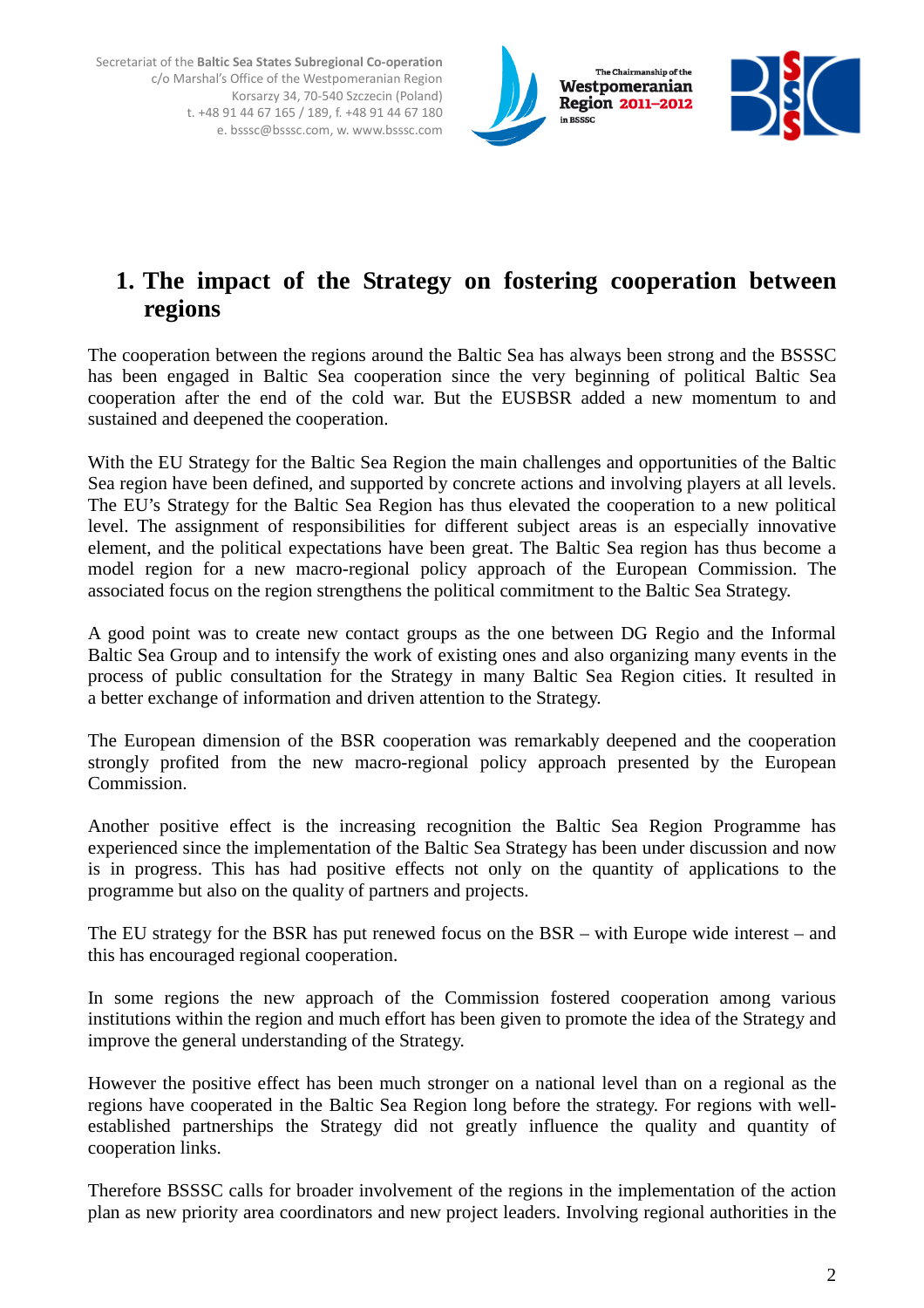



implementation of the Strategy will direct the use of financial instruments towards the cooperation between regions.

#### **The external challenge**

The EU Strategy for the Baltic Sea Region was developed as an EU-internal strategy, but three out of the four pillars of the Strategy – environmental protection, attractiveness and accessibility and safety and security depend on political developments outside of the EU. The aims of the strategy assigned to those three pillars cannot be realised without including countries outside the EU, especially Russia. Involving Russia in the implementation of the Action Plan via the Northern Dimension seems insufficient and ineffective.

Also in Norway the feeling is that the country has not been included as much as it could. The national authorities are not very involved and are updated via CBSS and the Northern Dimension Steering Group. This situation naturally influences the level of involvement from Norwegian regions. On the other hand the EU regions are not always aware of the possibility of involving the Norwegian regions in the cooperation projects of the strategy. Therefore the Norwegians have had less interest and less participation in BSR cooperation projects.

To increase the interest, a clearer message from the EU members to the non-EU member countries (such as Norway and Russia) in the region should be sent. They should be involved in the Baltic Sea Strategy as partners.

#### **Recommendations**

- BSSSC calls for broader involvement of the regions in the implementation of the EUSBSR Involving regional authorities in the implementation of the Strategy will direct the use of financial instruments towards the cooperation between regions.
- The aims of the strategy cannot be realised without including countries outside the EU, especially Russia. Involving Russia in the implementation of the Action Plan via the Northern Dimension seems insufficient and ineffective.
- To increase the interest and participation in the BSR cooperation of non -EU member countries, a clear model of their participation should be developed. They should be involved in the Baltic Sea Strategy as partners.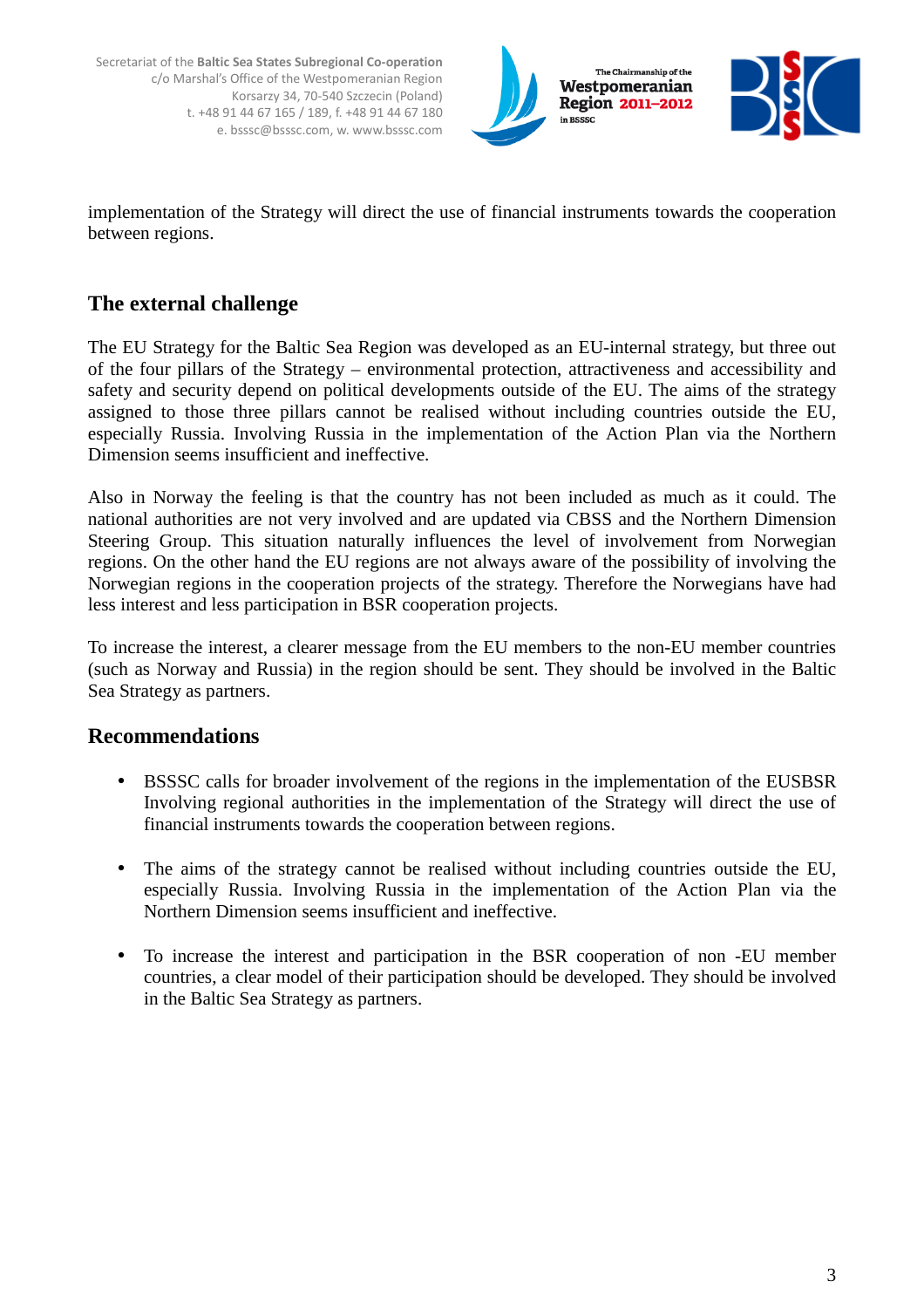



## **2. The influence of the Strategy on strategic planning in regions**

The ability to include the EUSBSR objectives into regional strategies varies from region to region and is often determined by the identification of financing possibilities from the available EU measures.

The main problem the regions have faced was the fact that the EUSBSR was launched in the middle of the current planning period from 2007 to 2013. The original design of the programmes had already been decided by European, national and regional authorities at that time.

But still in some regions the Strategy has influenced the engagement of regions for the operational programmes within objective 2 and objective 3. For example the objective 2 operational programme of Schleswig-Holstein is currently under evaluation – one parameter is the alignment with the Baltic Sea Strategy. It is intended to better align the Operational Programme with the Baltic Sea Strategy for the rest of the current funding period– and this applies even more to the next funding period. Concerning objective 3, Schleswig-Holstein is a member of the Monitoring Committee of the Baltic Sea Region Programme and in this function engaged with the use of the programme for the implementation of the Baltic Sea Strategy. This continues for the last two calls of the programme and even more for the future funding period.

Many ideas provided by the regions fit easily into the running programmes and led for example to the Interreg project (Clean Baltic Shipping initiative in Schleswig-Holstein, digital IDs for crossborder use in Estonia)

For the ERDF programming things developed a bit slower due a different programme structure, but there is also considerable progress. Two concrete projects under the environmental pillar have been identified ("Clean Overspray", which focuses on more sustainable ways to varnish big ships and another project that supports the development of the cogeneration of heat and power with renewable energy sources, further projects are in the making).

For Danish Regions most of the priorities of the Baltic Sea Strategy proved to be in line with the priorities of the Danish regional development strategies. Especially economic development and accessibility are important but also climate issues and energy development. But this was also the case before the development of the Baltic Sea Strategy. This means that the different actors are working in the same direction. Also, the strategy has meant a greater focus on international cooperation for some of the Danish regions in the Baltic Sea Region.

In Skåne some parts of the Strategy for the Baltic Sea Region Action Plan are integrated in Skåne's regional goals and the Region is active as a project partner and lead partner in several flagship projects of the EUSBSR Action Plan. Also in West Pomerania, operational programmes reflect the priorities of the Strategy.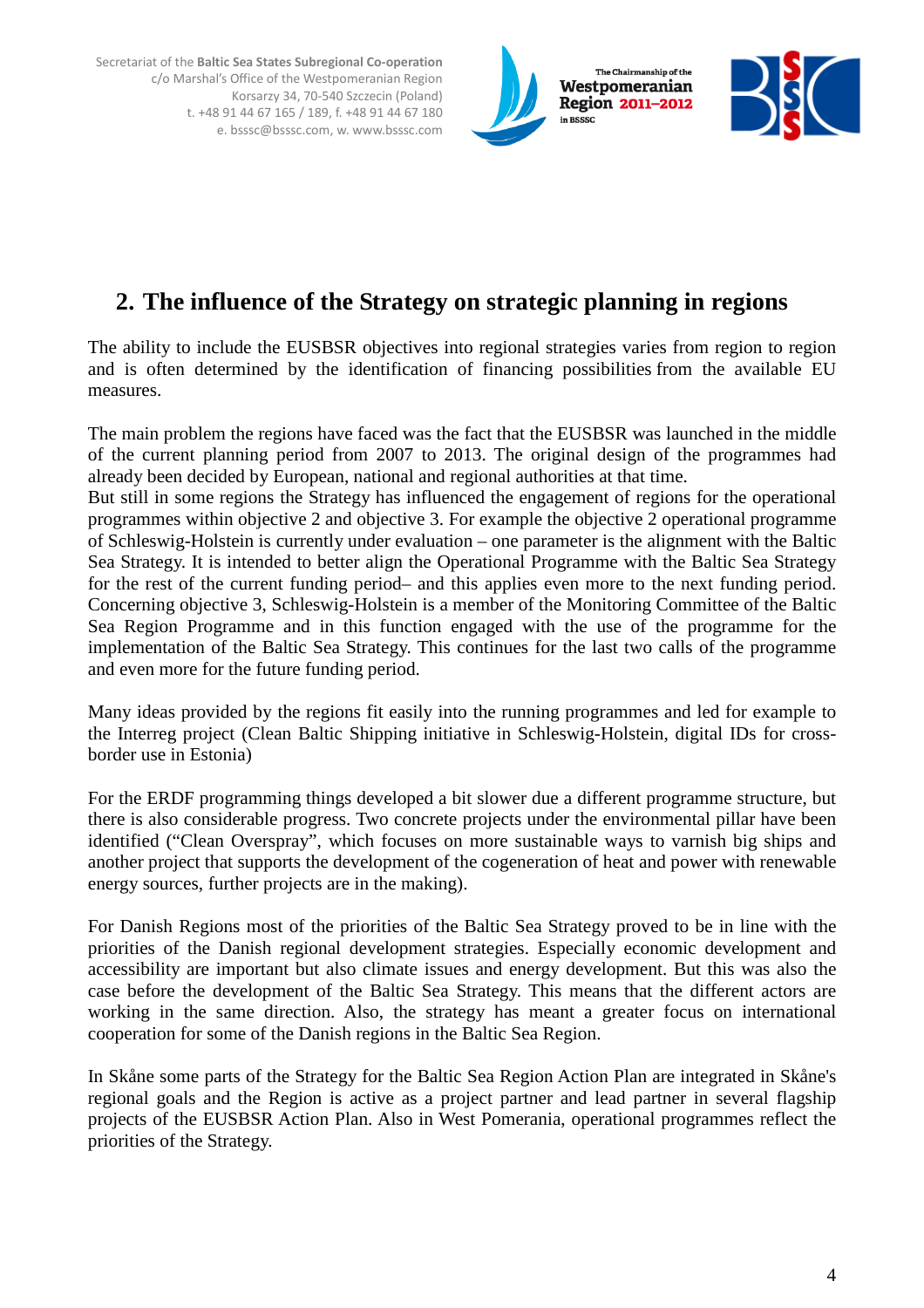



#### **Recommendations**

- The aims of the strategy should be reflected in regional strategies. Local and regional strategies respond on one hand to local and regional priorities and needs and on the other hand reflect the overall priorities of the Strategy for the Baltic Sea Region aims.
- The EU strategy for the Baltic Sea Region should also be implemented through regional programmes. This will only be possible by linking priorities of the Structural funds to the Strategy. After 2013 the transnational programmes should also be programmed specifically for the support of the macro-regional strategies.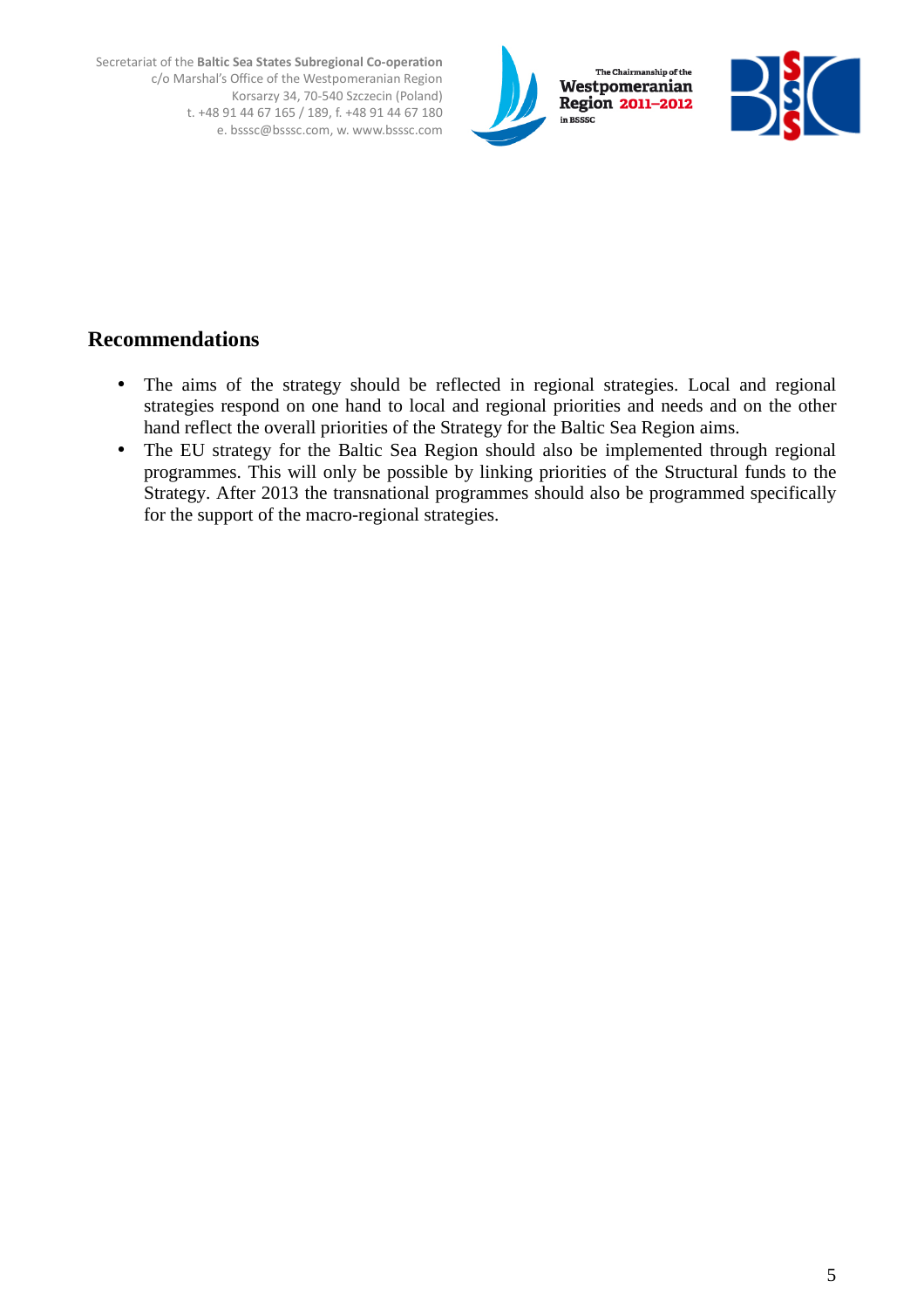



The Baltic Sea Region has got well-established structures of inter-governmental, interregional and cross-border cooperation but the regions themselves are very different in the countries around the Baltic Sea. Constitutionally and also de facto, the regions have different status, different legal ramifications and different competences. The new governance model in the region means not only the traditional vertical multilevel governance model: EU institutions, governments, regions but also the horizontal dimension: private actors, governments, civil society. A new governance model is a necessary instrument in the implementation of the strategy and the regions saw the creation of such an instrument necessary for the success of the strategy (e.g. in BSSSC position paper on the Baltic Sea Strategy).

BSSSC regions agree that during the phase of setting up the EUSBSR the regions around the Baltic Sea and their organisations were the strongest and the most active players that provided the most input and manpower. This changed when the strategy reached the implementation phase. The Commission turned more to the national level of the member states and only two regions took over responsibilities as Priority area coordinators (i.e. Hamburg for education and Mecklenburg-Vorpommern for tourism). The states that are in most need of a well-functioning strategy – the Baltic States- are the ones least involved in its coordination.

For Hamburg this is to a certain extent a natural process seeing that some of the problems addressed in the EUSBSR are clearly international and therefore most likely to be dealt with on an international or at least federal level. Furthermore, existing structures like the Northern Dimension or HELCOM are most fit to start actions without having to set up a new working structure.

Schleswig-Holstein quotes the positive example of fostering political and intergovernmental cooperation–the BSSSC initiative to kick off cooperation in the maritime policy field between the regional, the national and the parliamentary level. The first result was a joint event of the maritime working groups of the CBSS (Council of the Baltic Sea States), the BSPC (Baltic Sea Parliamentary Conference) and the BSSSC on the occasion of the European Maritime Day 2011 in Gdansk. The presentation was conceived to be the start of an increased dialogue on maritime policy among the three political levels in order to bundle efforts and identify common interests and possible joint activities.

In Estonia some local government researchers and specialists think that it is an important topic, and multi-level governance should be implemented in Estonian local governance. They are lobbying towards it and believe that the impact will be positive.

Other regions (Danish Regions, West Pomerania) do not acknowledge that the Strategy created is able to create a new efficient system of multi-level-governance in the Baltic Sea Region, in this shape. The governance of the Strategy is being carried out mainly by the national level and the Commission. It does not directly involve the local and regional level as well as organizations and the private sector, even though the Commission continues to state that this should be improved.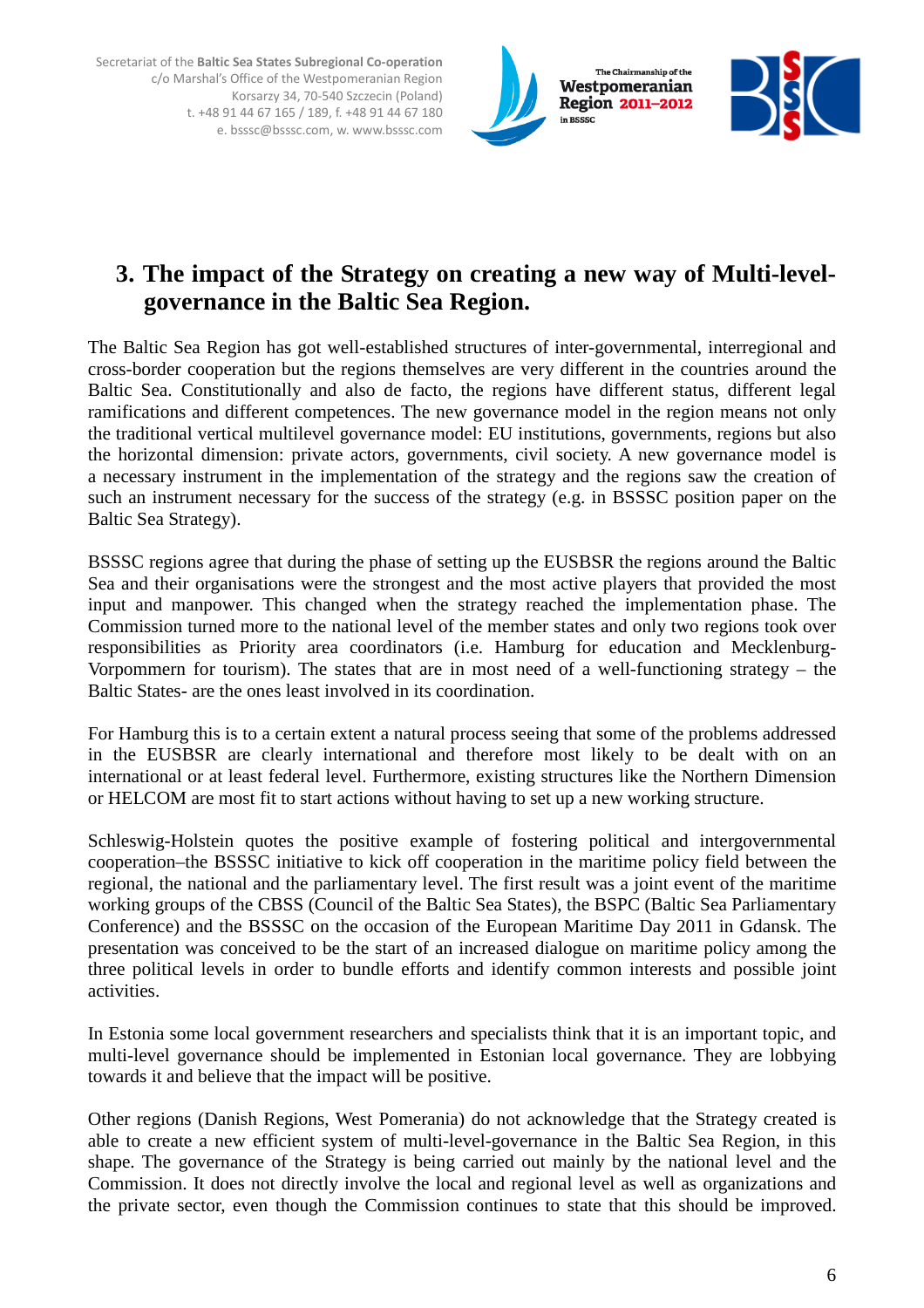



Furthermore, the governance model does not create a good enough transparency of the decisionmaking process.

As a result of the lack of a clear mechanism of multilevel governance in the Strategy implementation process, the Swedish regions proposed the new horizontal Action *"Strengthening multi-level governance, place-based spatial planning and sustainable development".* The action looks to establish dialogue amongst actors at all levels of governance in the Baltic Sea Region (a Baltic Dialogue) in order to consolidate findings and disseminate good methods and experiences. The aim of this dialogue is to ensure the involvement of all levels of governance, including the European Commission, national ministries and authorities, local/regional authorities, macroregional organizations, financial institutions, VASAB and HELCOM. A second component is to work with showcases, building on the regions' special fields of expertise, spatial (strategic) planning and water management, and through this work establish good examples and methods that allow generalization. A third component is a "Local signal panel" enabling the Priority Areas and Flagship Projects the possibility to reach all levels of governance. In this action the project INVOLVES supported by the BSSSC is intended to be realized.

#### **Recommendations**

- Multi-level governance is the key factor in retaining the involvement of regions in the implementation of the Strategy.
- Regional, local as well as non-governmental actors around the Baltic Sea possess useful experience of bilateral and multilateral cooperation in many areas as for example energy, transport and infrastructure, research and development, and environmental issues. It is important to take advantage of these assets when implementing the strategy.
- Growth is not created by national policies alone, but also through the efforts of individuals, companies and organisations. With their knowledge of the specific conditions in the region and municipality, stakeholders at the regional and local level are vital for the realisation of European and national strategies.
- For regions to become more involved and to develop a real multilevel governance system, there should be more focus on involvement of all actors of governance in each of the priority areas (where applicable) and in the projects (where relevant).
- BSSSC emphasises the importance of giving regions and municipalities the opportunity to constructively contribute to the formulation of objectives and the actions needed to realise them in relation to the Strategy.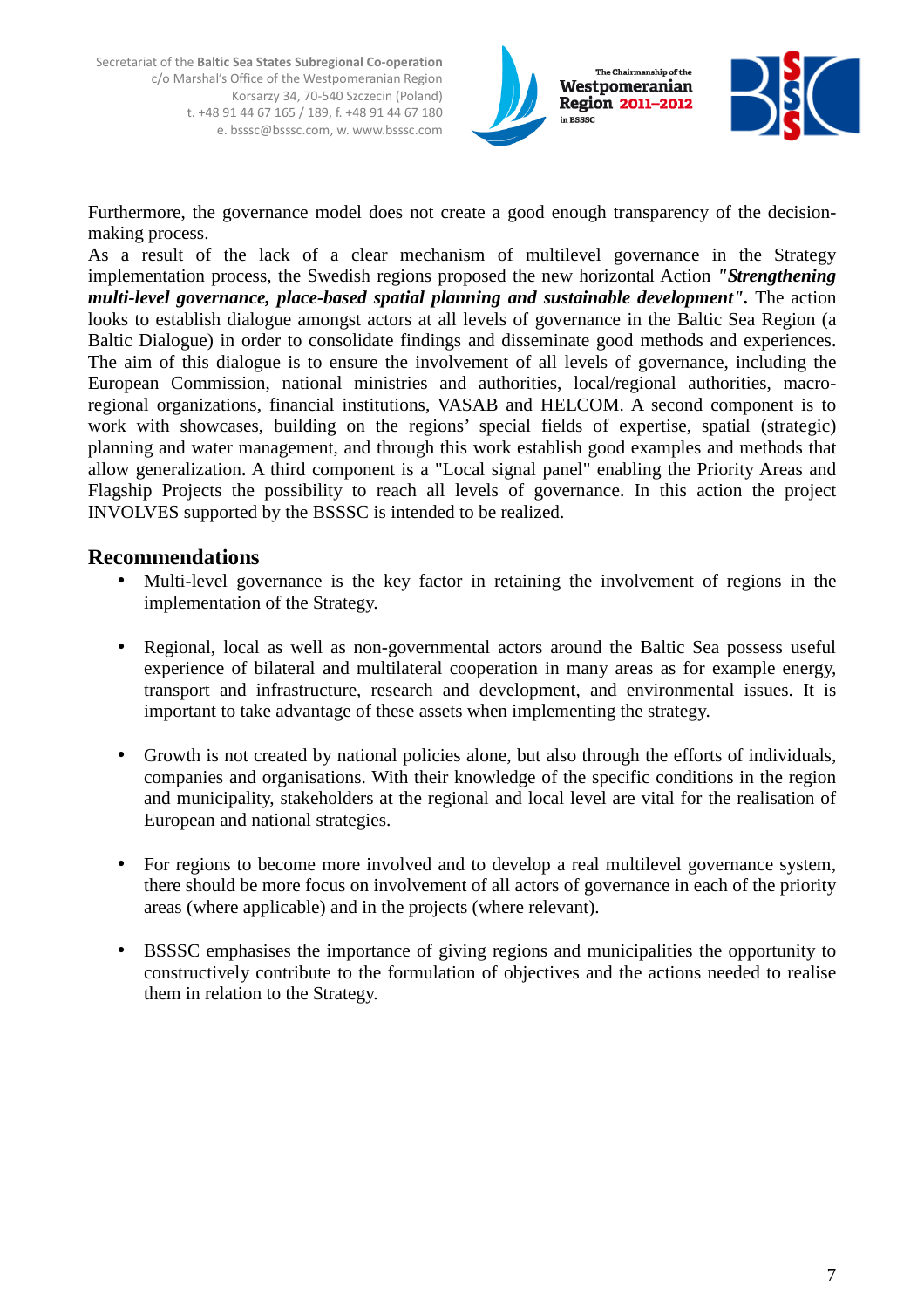



## **4. The value added to the Strategy for BSR Regions.**

The evaluation of the Strategy is being carried out by the Commission to be presented in the report in June 2011. But already at this point in most regions additional positive side effects of the Strategy have been noticed.

Among them:

- the increasing recognition the Baltic Sea Region Programme has experienced since the implementation of the Baltic Sea Strategy. This has had positive effects not only on the quantity of applications to the programme but also on the quality of partners and projects,
- deeper understanding of the interconnection between regional and European policy making. Contributing to the design of the strategy, for which only very few parameters were set in the beginning, sustained and deepened the working relationship at the regional and especially the European level,
- a greater focus on international cooperation for some of regions previously not so involved in these type of activities,
- new cooperation possibilities and the expanding and strengthening of the cooperation and partner networks,
- new experience for organizations and workforce to engage in interesting and innovative activities in the process of participation in projects as lead partners or partners,
- a better understanding and more attention from public opinion to the protection of the Baltic Sea environment caused by discussions in media.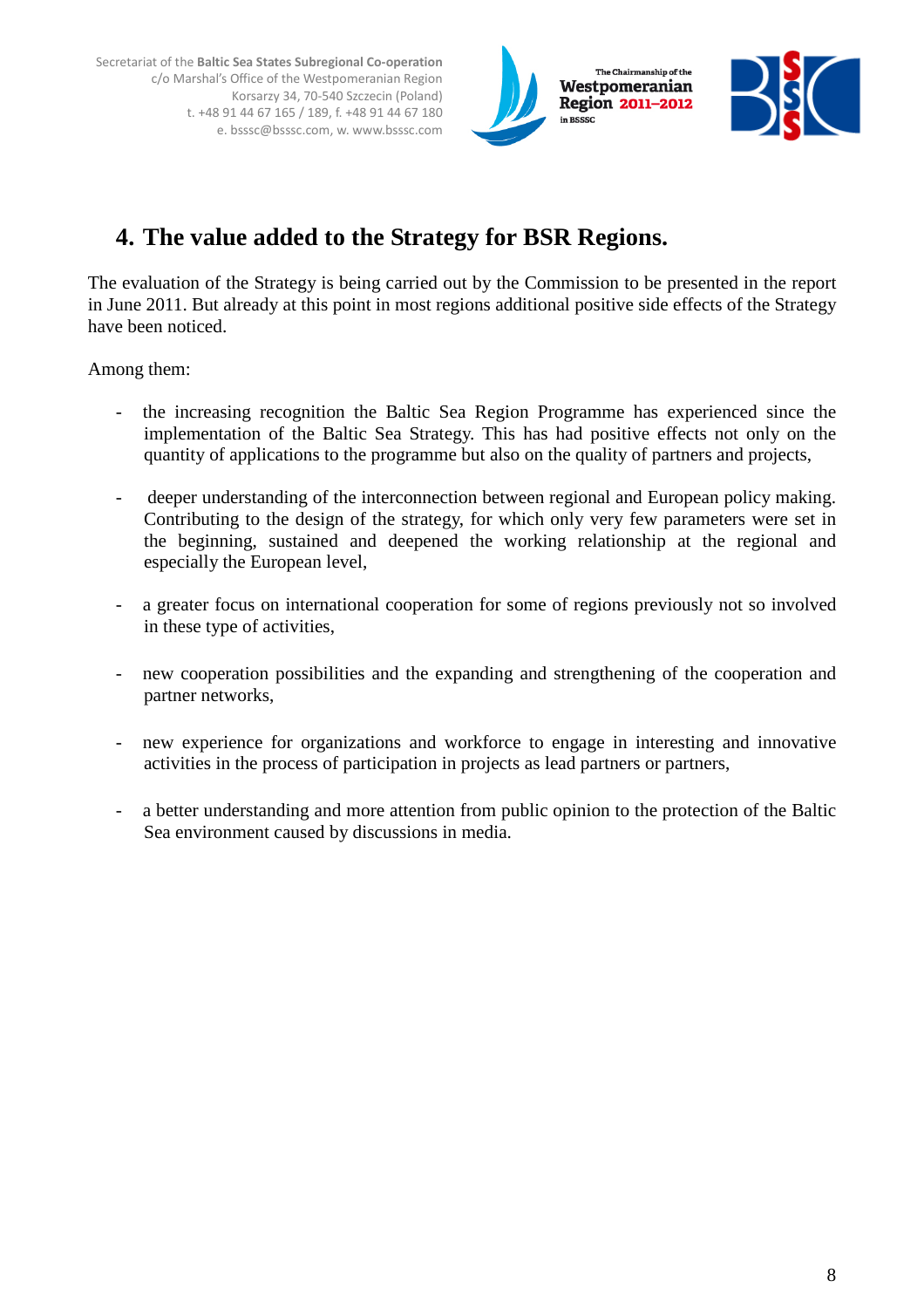



### **5. The priority commitments of the Strategy in the coming years**

BSSSC regions support the priorities listed in the Action Plan of the Strategy for the Baltic Sea Region.

For many regions the environmental situation is of the highest importance. The improvement of the environmental situation of the Baltic Sea is regarded as the basis for wealth and life in the region.The overall success of the EUSBSR will most likely be judged by visible results in this field. The next step shall be the fostering of an environmentally sustainable economy as sustainable environmental development and infrastructure are very important issues. – green growth shall be a vision for the future.

Another issue of high importance for other regions, is the priority of creating a prosperous region. It is a prosperous region that is considered to have a greater possibility of solving the environmental problems, creating better accessibility and ensuring a safe and secure region. Therefore measures that will stimulate research and development and actively contribute to innovative and knowledge based development and entrepreneurship should be given priority in all funds and programmes.

Also maritime issues, accessibility and well-functioning and secure transport systems are of great interest to the BSR.

It is also proposed to add an additional energy priority area to the Action Plan – mitigation and adaptation to climate change (as it is in the current Action Plan) is only one side of the energy and climate topic – energy saving, fostering energy efficiency and in particular fostering the development and use of renewable energies should be the other side.

Another additional priority considered as well is culture – as culture should not only be regarded as a horizontal action but also in its own field of action, contributing to strengthening of the business situation in the Baltic Sea Region.

More focus should be on young people – on education, knowledge, mobility, intercultural dialog, young entrepreneurship and access to the labor market.

#### **Including Russia in the implementation process**

The exclusion, in particular, of Russia in the developing process of the Strategy is a severe deficit of the Strategy. Meanwhile agreements between the EU and Russia on potential fields of cooperation could be achieved. It should be considered to include the respective projects to the Action Plan and to involve Russia in the implementation structure and bodies of the Strategy and herewith repair the defect.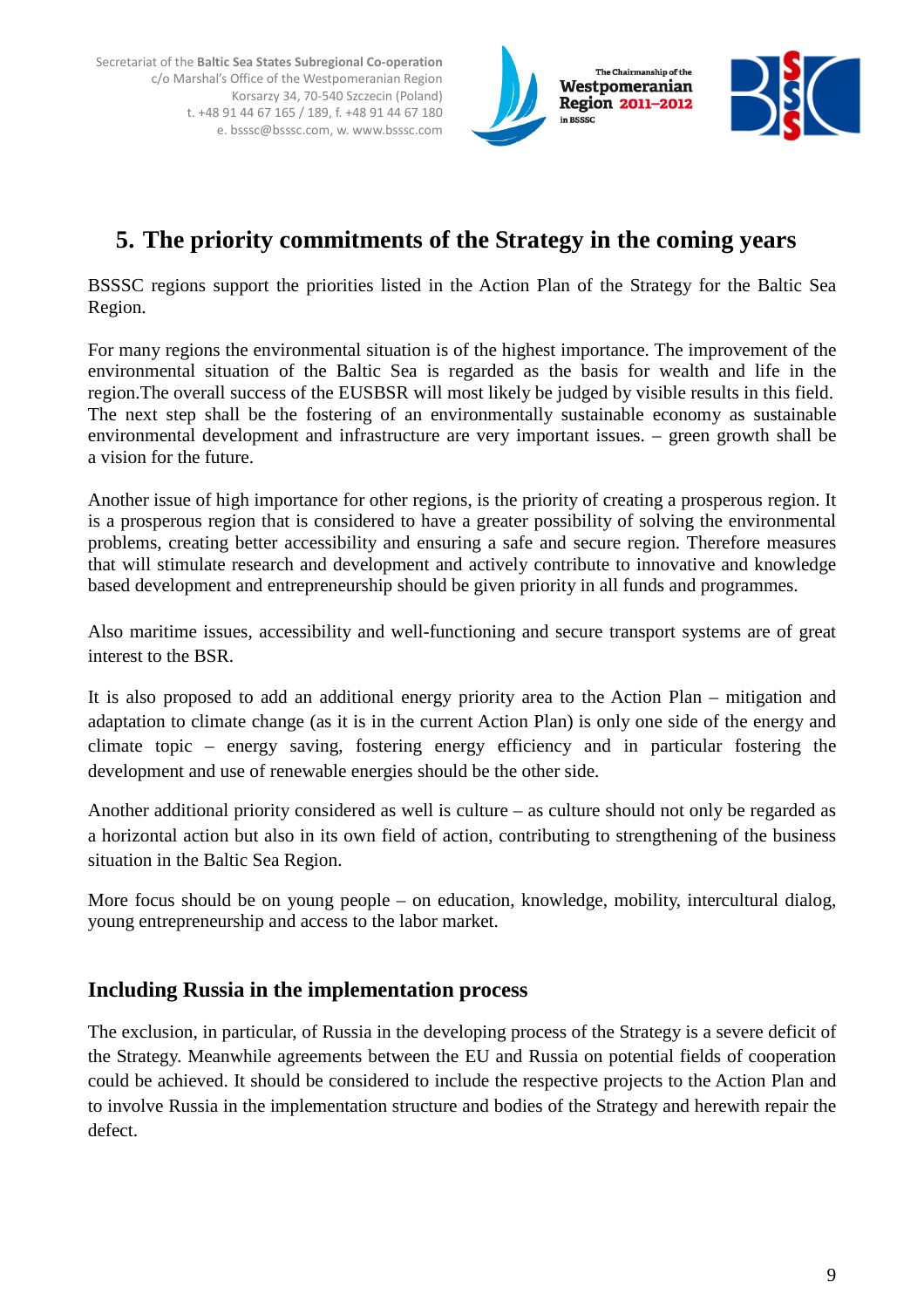



## **6. The alignment of funding**

According to one of the principles of the EUSBSR, no new founding has been provided for the implementation thus the Strategy relied on existing funds – mainly Structural Funds and the Cohesion Fund. The intention of the Commission was to induce better use and coordination of existing funds. This is still work in progress and much more has to be done. The lack of dedicated funds even for technical assistance, refrained many potential project leaders, in the initial phase of implementing the Strategy, from developing projects.

The regions agree that the next EU Financial Perspective between 2014-2020 should influence the development of the Strategy.

The regions of the BSSSC have the following proposals to contribute to the success of the Strategy:

#### **Communication and coordination**

- The information level of the Strategy should be improved. The procedures of updating the Action Plan should be more transparent, which in turn will result in a better involvement of regions in developing and implementing the Strategy and Action Plan.
- The information about possible funds should be more accessible. This will enable the project leaders to obtain funds from different sources not only ERDF and but also Community programmes. The publication of various funds and financial instruments can, wherever possible and appropriate, be coordinated by the relevant authorities.
- The issue of fund alignment is interconnected to improving multilevel governance in some regions. Therefore promoting this new way of governance on local, regional and national level is of utter importance and will influence a more effective use of funds and visible results of the Strategy.
- The European Parliament should maintain a budget post for the coordination of the implementation of the Baltic Sea Strategy, as in the EU budget for 2010.
- The EU budget should foresee funding in the transnational programmes intended to cofinance initiatives and flag-ship projects under the macro-regional strategies, for example the Baltic Sea Strategy. The financial support for the Strategy for the Baltic Sea Region is not satisfactory at present because various programmes, e.g. national programmes, have supported the strategy without any coordination.
- The European Commission should give clear guidelines to national and regional authorities to allocate a certain amount of EU funds to cross-border projects, as INTERREG is too limited to solve all problems. Norway can contribute to the alignment of the EEA-financial mechanism sources by including this issue in the dialog with each of the beneficiary countries in the BSR (Estonia, Latvia, Lithuania and Poland) – and in the Memorandum of Understanding between these countries and Norway/EEA countries.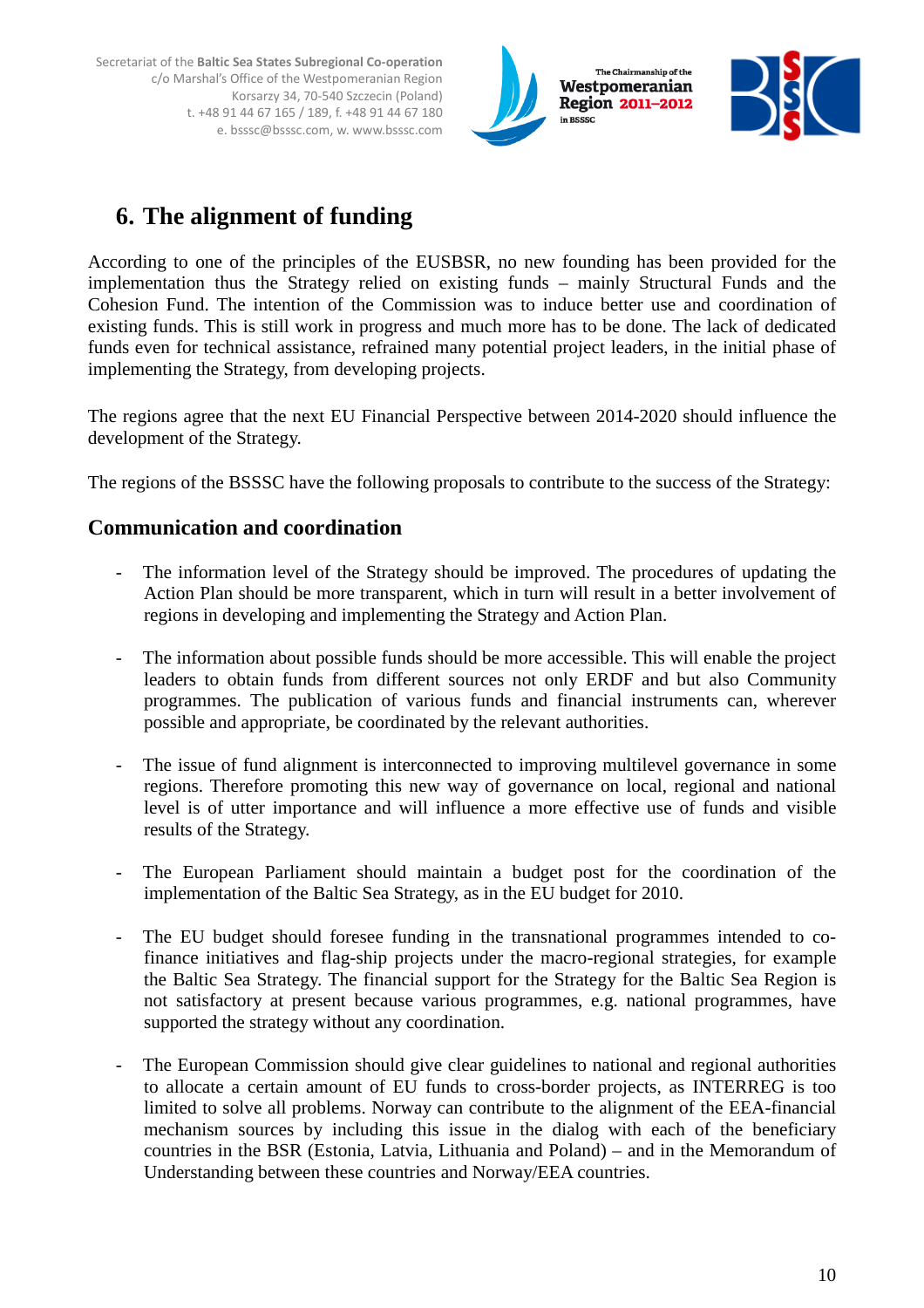



- Available funds for the Baltic Sea Region must be used to contribute to the implementation of the Baltic Sea Strategy, i.e. first and foremost:
	- financial resources from the Structural Fund with its mainstream programs ERDF (European Fund for Regional Development) and ESF (European Social Fund),
	- funds from the European Research Framework Program.
- The coherence of the Baltic Sea Strategy with the EU 2020 Strategy and the Trans-European Networks are other points of importance.

A matter of particular importance is the coherence of the Common Agricultural Policy (CAP) and the Common Fisheries Policy (CFP) with the main objectives of the Baltic Sea Strategy, notably the improvement of the ecological state of the Baltic Sea. An adequate reform in particular of the Common Agricultural Policy ensuring that the objectives of the Baltic Sea Strategy can be achieved in due time. Eutrophication is one main problem of the Baltic Sea. The major solution to the problem is land based and lies in more ecologically compatible farming

For some regions the European Territorial Cooperation (INTERREG) should be considered to be the key instrument for financing the Baltic Sea Strategy.

The successor of the Baltic Sea Region Programme in the next programming period should:

- earmark a majority of the funds for the implementation of the Baltic Sea Strategy,
- foresee an extra budget for horizontal measures (e.g. for strengthening the Baltic Sea identity),
- establish a contact point in charge of facilitating the cooperation between priority area coordinators and existing flagship projects of the Baltic Sea Strategy with project applicants to the Baltic Sea Region Programme.

By some regions however, it have been pointed out that any resource allocation to these strategies do not restrict the opportunity to work within the framework for European territorial cooperation in geographical areas that do not fall within the framework of macro-regions.

The limiting of territorial programmes to macro-regional priorities implies that a variety of regional and local actors will be excluded from participation in future programmes.

#### **Simplification and clear targets**

The simplification and adaptability of EU programme management should be a byword when establishing the framework for funding in the future. Synergies should be encouraged between related structural funds and other EU-instruments/programmes so as to facilitate and to simplify applications for EU funds. This can be a way to make it easier to access funds for research and innovation development from several different sources.